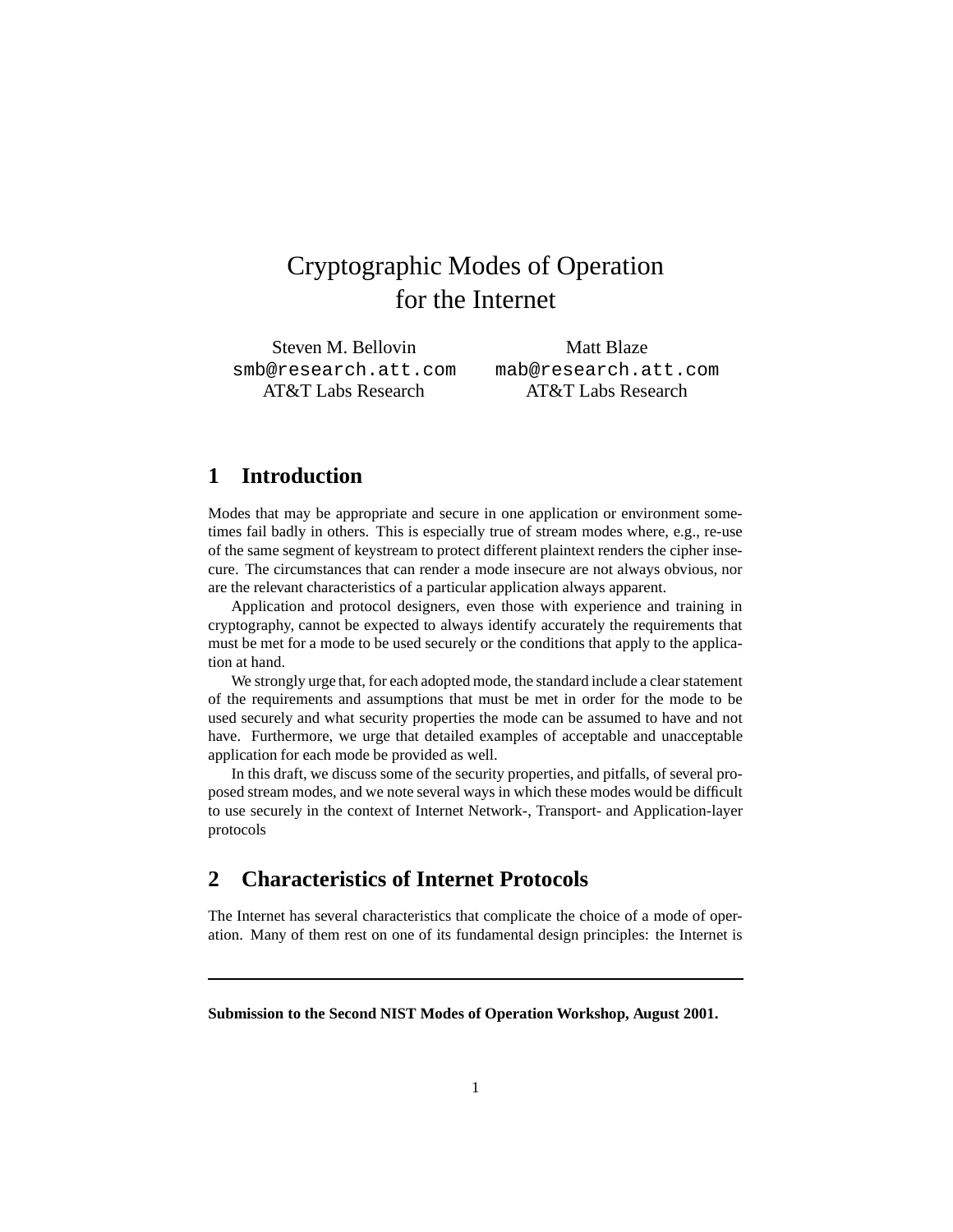based on unreliable datagrams. Even though most applications see a reliable stream, the underlying datagram nature still complicates the cryptography.

#### **2.1 Properties of Internet Datagrams**

Every datagram on the Internet is treated independently. Any given datagram may be dropped, duplicated, damaged, or delivered out of order [Pax97]. Cryptographic mechanisms at the network- (and often the link-) layer must account for this property.

An obvious conclusion is that any form of stream or message encryption cannot extend beyond the limits of a single datagram. Similarly, if CBC mode is used, the IV used to encrypt each packet must be present within the packet or derivable from other information in that packet. It cannot be chained implicitly from the previous packet in that "connection"; that packet may be have been dropped, damaged, delayed, etc.

Some stream ciphers, such as RC4, are even more problematic. RC4 depends on a reliable underlying sequence of bytes; such does not exist at the lower layers of the Internet.

There are ways around these difficulties, but they sometimes lead to other problems. Thus, the designers of the WEP (Wired Equivalent Privacy) feature for 802.11 networks, which uses RC4, devised a scheme that employs a different RC4 key for each packet. A portion of the actual key is included in each packet as a form of IV. Ultimately, this strategy has failed, not just because of unforseeable attacks on RC4 [FMS01] but because of fundamental limitations of this cipher scheme when applied to 802.11 end nodes. In particular, every datagram *must* use a different "IV", but there was no way to retain state about which IVs were used. (This was coupled with some other poor choices, such as a too-small IV field and non-random starting points. And in fact, the mechanism for combining the IV with the base key contributed to the attacks described in [FMS01], though that was only partially predictable.)

#### **2.2 Properties of Internet Streams**

Most applications on the Internet use TCP [Pos81], which implements a reliable transport mechanism. Stream ciphers can indeed be used above TCP. However, some pitfalls remain.

For one thing, there are no standard error recovery mechanisms above TCP. TCP is assumed to provide reliable transport — and in particular, to cope with the datagram properties of the lower layer — which frees the application of any necessity perform any such function. As a consequence, there is no session layer or equivalent to recover from problems not handled by TCP. In a security setting, however, this can prove fatal. Suppose that a fraudulent packet is injected, one crafted to pass TCP's (minimal, noncryptographic) checks. It will be accepted by TCP, and passed to the upper layers. A cryptographic upper layer can detect the insertion, but it has no mechanism for telling TCP about this. In fact, TCP itself is unlikely to recover from such a malicious packet [Jon95]; there is little choice but to abandon the connection. In other words, using a stream cipher on top of TCP makes systems more vulnerable to easy denial-of-service attacks.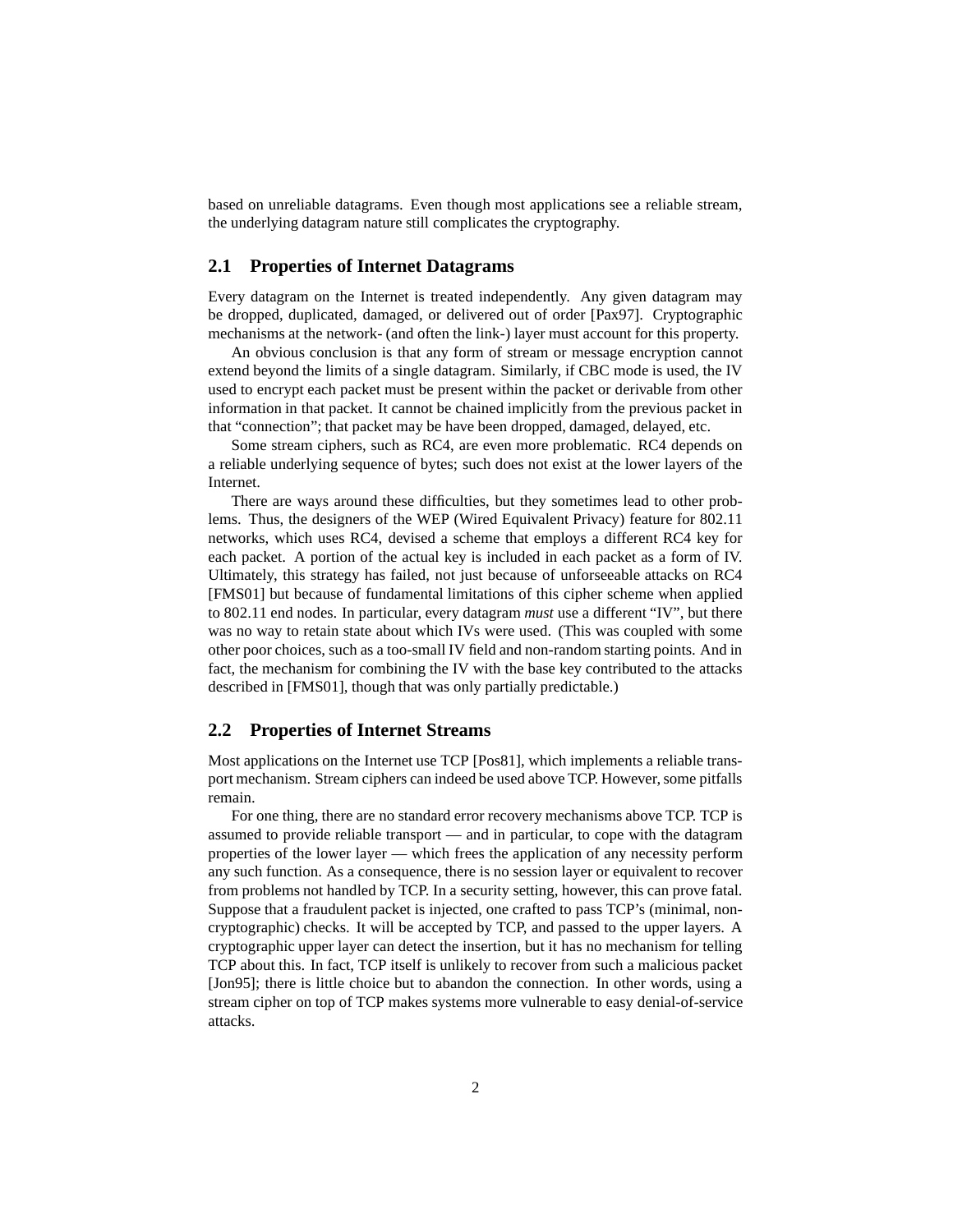By contrast, a cryptographic mechanism that operates at lower layers, such as IPsec [KA98], can take advantage of TCP's built-in retransmission capabilities. A fraudulent packet will be detected and dropped before TCP sees the packet. TCP will treat this as a packet dropped by the network, and will retransmit and recover without interfering with the application.

There is a more subtle operational weakness to encryption above the TCP layer. It *is* above the TCP layer, and thus cannot easily be processed by custom hardware. Unless TCP itself is moved outboard — an approach tried in the past, but largely abandoned today because the complexity of the host-to-front end protocol approached that of TCP — the receiving computer must do all of the TCP processing. Trying to use a cryptographic co-processor for decryption at that point requires a lot of overhead for device setup, as well as a large increase in the memory bandwidth required for packet reception. (By contrast, NIC cards that include IPsec are available today from several different vendors.)

#### **2.3 Known and Probable Plaintext**

Many cryptanalytic attacks rely on large quantities of known plaintext. As such, these attacks are often considered "certificational weaknesses". While these are taken seriously during evaluations, they are often dismissed as impractical in practice.

We disagree. Unless the cryptographic protocols being deployed are specifically designed to counter such attacks, the attacks are often quite feasible. As shown in [Bel96], there are many ways in which an attacker can generate large amounts of known plaintext. For example, if the target user is reading email via a VPN, the attacker can send a large, tailored file. The signature of such a large download is easily detectable, thus providing the attacker with a "crib".

Similarly, [Bel97] shows that the TCP and IP headers contain large amounts of probable plaintext. These, too, can be employed in cryptographic attacks.

The point of these assertions is not to claim that it is impossible to encrypt Internet traffic, or even that doing so takes special skill. We do, however, claim that the form of encryption used, and in particular the modes of operation, must be matched to the peculiar characteristics of the Internet.

#### **2.4 Active Attacks**

Active attacks are often considered even less likely. Again, these are feasible on the Internet. Descriptions not only exist in the public literature [Jon95], there are off-theshelf hacking tools<sup>1</sup> that implement man-in-the-middle attacks. Some of these tools are even targeted at cryptographic protocols!

#### **2.5 Rekeying**

Many of these attacks are avoidable if sessions are rekeyed frequently enough. Unfortunately, this is not always possible. One obvious reason is the expense. Key manage-

 $1$ See, for example, http://www.monkey.org/ $\tilde{d}$ ugsong/dsniff.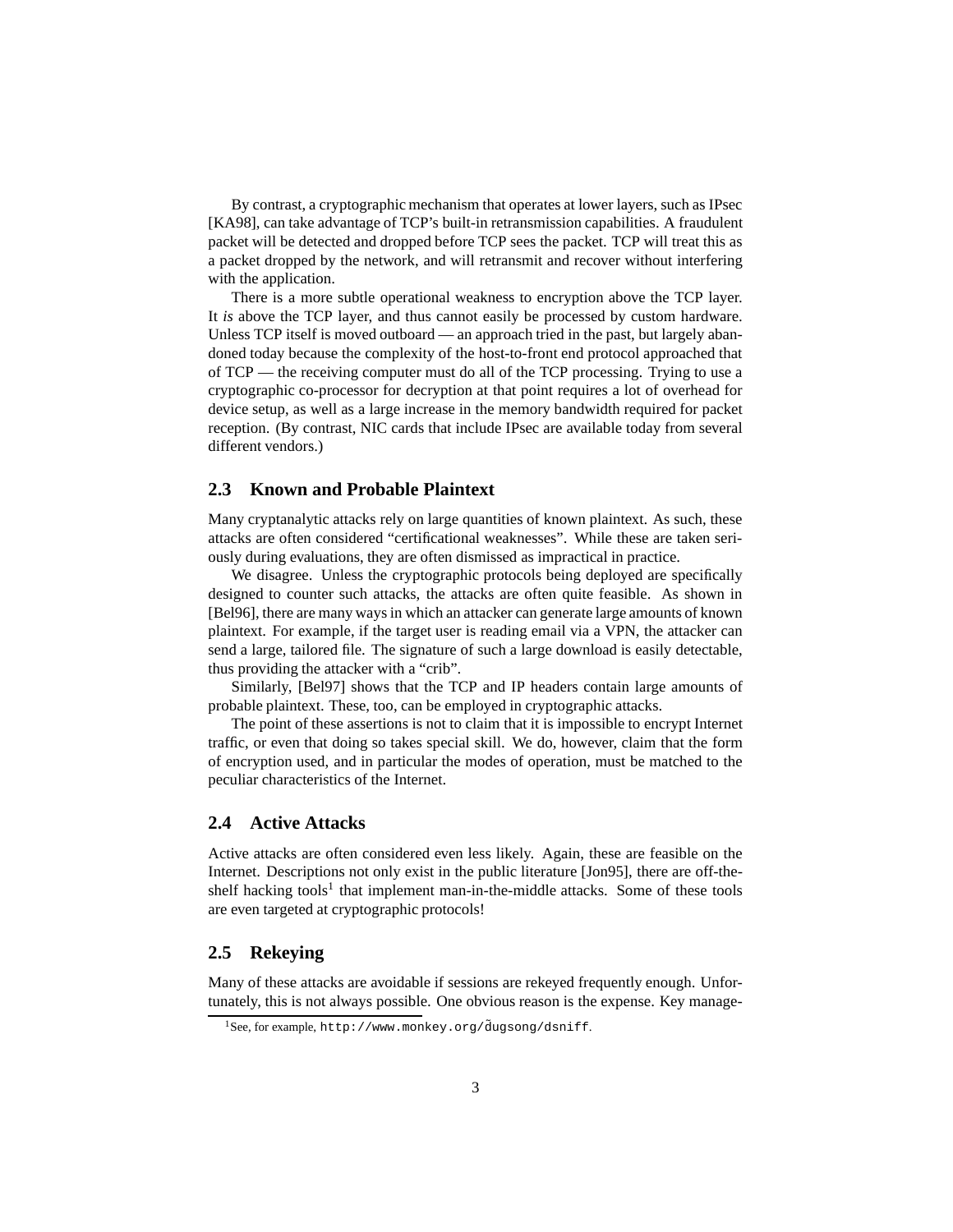ment protocols generally employ public key cryptography, and with it large, modular exponentiations; these consume a great deal of CPU time and battery power on smaller or hand-held devices.

In other cases, users sometimes rely on static keys. This may be due to the lack of a suitable PKI, or it may be due to lack of protocol support. In at least one case, 802.11's WEP, there is no key exchange protocol defined. We are not endorsing or even defending such behavior; we do note that it exists, and must be taken into account.

# **3 Requirements and Pitfalls for Various Modes**

Keystream generation modes, such as counter mode and OFB, produce a stream of bits that must be combined with the plaintext. The dangers of key stream reuse are well-known. Unfortunately, they are often difficult to avoid.

The attack on WEP [BGW01] is one such example. In this case, there were a number of contributing factors, including use of a stream cipher, static keying, and a too-small "IV". Attacks on another design for stream ciphers with IPsec are described in [Bel96].

A second class of weakness of such modes of operation is the ability to make predictable changes to the plaintext. (This is also exploited in one of the attacks described against WEP.) The existence of toosl for active attacks makes even stronger the message in [Bel96]: "It is quite clear that encryption without integrity checking is all but useless." The primary justification for counter mode is the need for high-speed, easily parallized, encryptors. But without designs for equally fast integrity-checkers, such a mode is extremely dangerous.

Other modes of operation have their own pitfalls. The self-healing property of CBC and CFB modes have often been exploited in attacks [Win84, MW88, Bel96]. Again, integrity-checking is needed.

#### **3.1 IV management**

Guidelines on IV selection for feedback modes have been known for many years. We suggest that such guidelines be made part of the formal standard defining the modes of operation. For example, the IPsec specification for use of CBC mode [MD98] requires that IVs be random. It goes on to say, in an Implementation Note:

Common practice is to use random data for the first IV and the last 8 octets of encrypted data from an encryption process as the IV for the next encryption process; this logically extends the CBC across the packets. It also has the advantage of limiting the leakage of information from the random number genrator. No matter which mechnism is used, the receiver MUST NOT assume any meaning for this value, other than that it is an IV.

To avoid ECB encryption of very similar plaintext blocks in different packets, implementations MUST NOT use a counter or other low-Hamming distance source for IVs.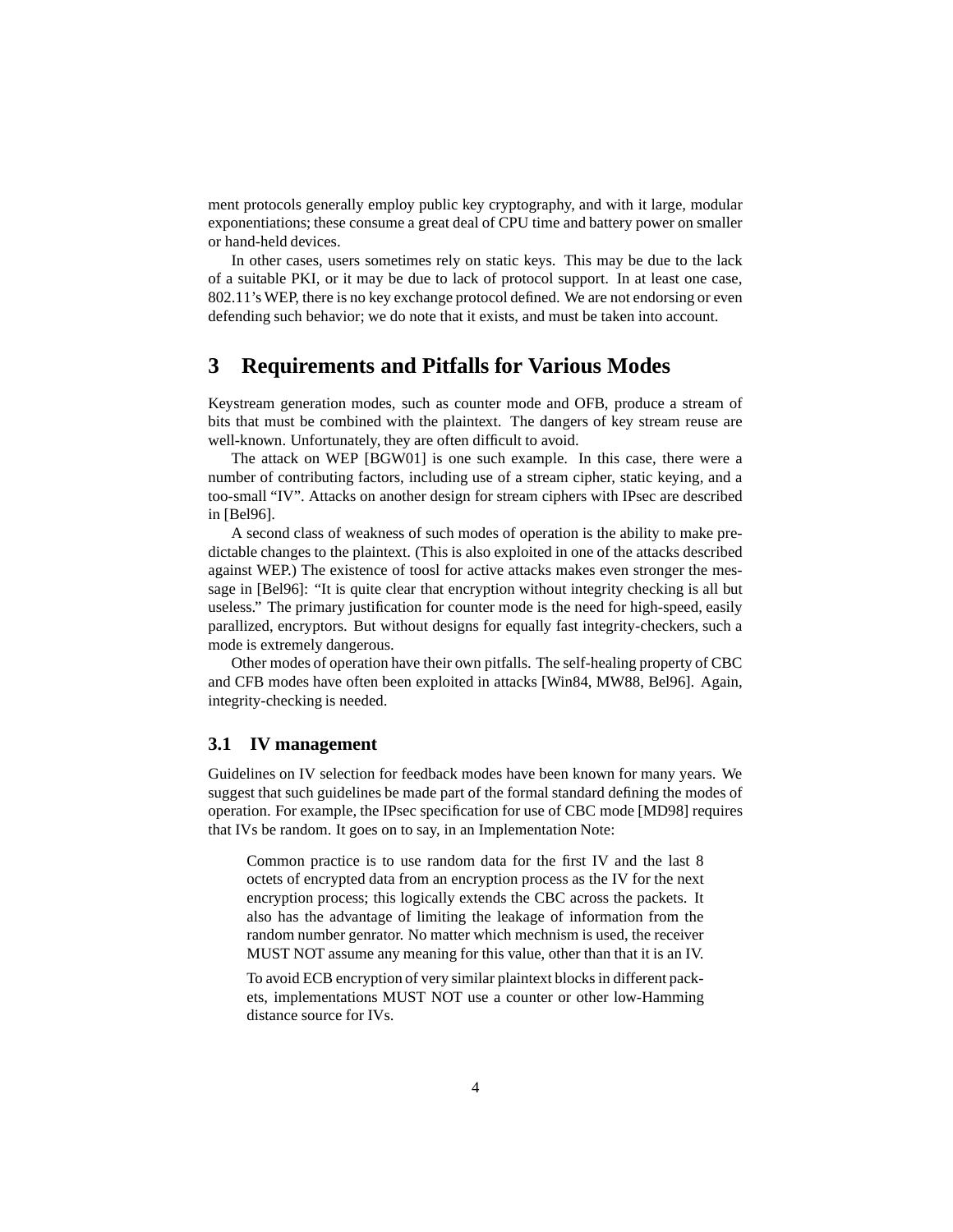Other guidance should be provided as well. [VK83] gives one set. For counter mode, a large-enough counter is clearly needed. Better yet, an IV composed of several different pieces offers more protection. The proposed replacement standard for modes of operation suggests in Section B.2 that the counter for a message be composed of a per-message nonce and an ordinary counter. Kent made similar suggestions at at IETF presentation. An implementation suggestion similar to that given above might suffice: use the last block (or a portion of the last block) of ciphertext from one message as the initial counter (or as part of the initial counter) for encryption of the next message. compromised.

A stronger requirement would be to ban use of counter mode unless an automated key exchange mechanism were used. The greatest risk of confidentiality compromise arises when a keystream is reused; this dnager, in turn, is most likely to arise when the counter is reinitialized. If that can only happen in conjunction with a new key, the danger is averted.

Multiple-sender situations pose a particular challenge. Consider a multicast video conference where all parties share a (negotiated) key. Counter mode would seem to be a natural choice for such a situation, but if two senders used the same counter, the confidentiality of the session would be

### **4 Conclusions**

We have pointed out a number of weaknesses in various standard and proposed modes of operation. These are especially serious for counter mode. We suggest that the formal specification include operational constraints and warnings. For counter mode, these should include:

- It *must not* be used with static or manual key management.
- It *must not* be used in multiple-sender, shared key environments unless strong measures are taken to prevent counter collision.
- It *must* be used with cryptographically strong integrity checks.

All of these address situations found today on the Internet.

# **References**

- [Bel96] Steven M. Bellovin. Problem areas for the IP security protocols. In *Proceedings of the Sixth Usenix U*NIX SECURITY SYMPOSIUM, pages 205– 214, July 1996.
- [Bel97] Steven M. Bellovin. Probable plaintext cryptanalysis of the IP security protocols. In *Proceedings of the Symposium on Network and Distributed System Security*, pages 155–160, 1997.